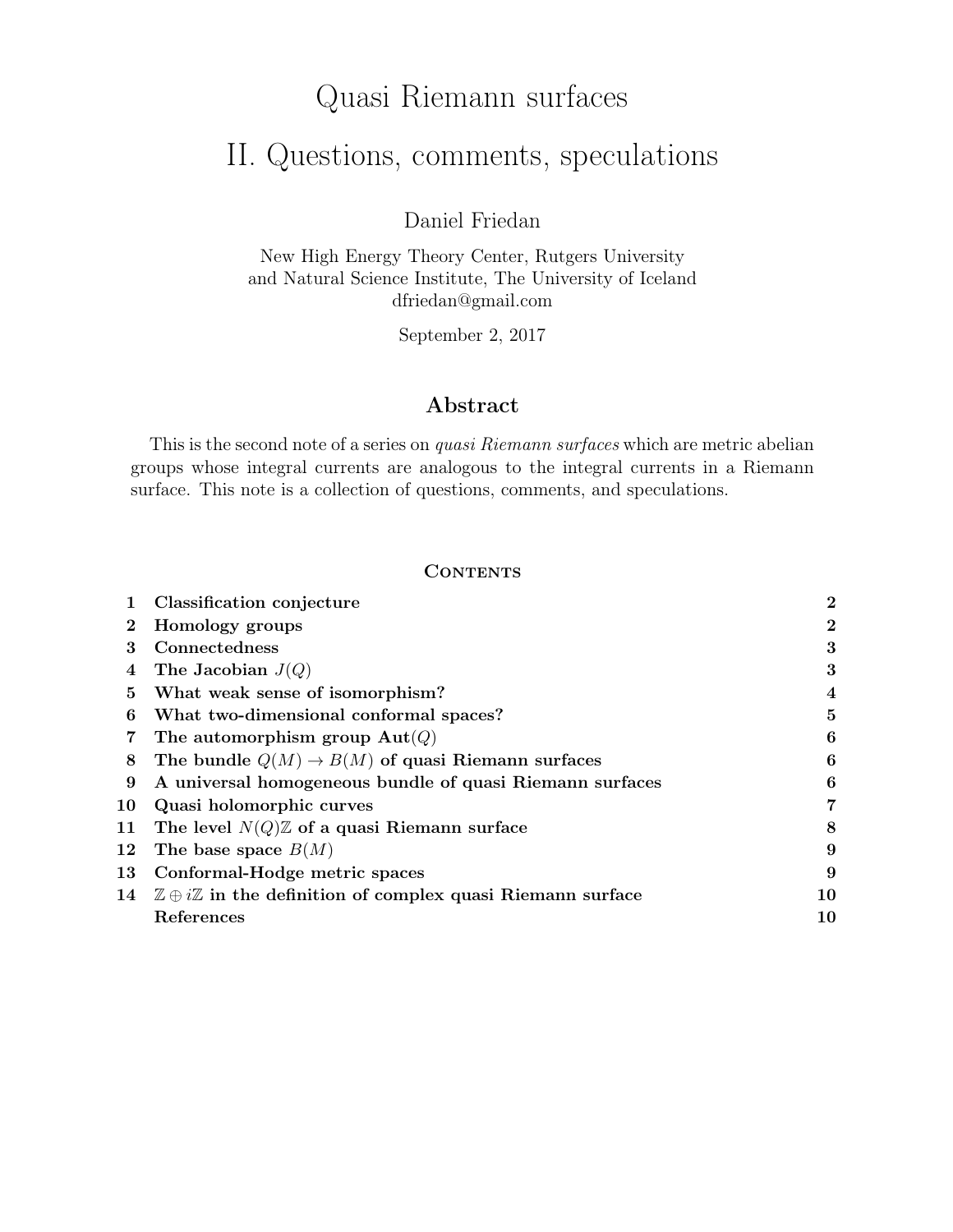Quasi Riemann surfaces were described in an earlier paper [1] motivated by considerations from quantum field theory. The main elements of the mathematical proposal are summarized in [2]. The present note follows with a collection of questions, comments, and speculations. These are in addition to the many questions implicit in [2] about making its naive formal constructions mathematically solid. The notation is as in [2]. References to equations in [2] are of the form  $(I-6.2)$ . As in |2| the presentation is entirely naive and formal; there is no attempt at rigor; there is no attempt to be precise about topologies or domains of definition.

# 1 Classification conjecture

Conjecture: Connected quasi Riemann surfaces Q are classified by their Jacobians  $J(Q)$ . Every quasi Riemann surface Q is isomorphic to the quasi Riemann surface  $Q(\Sigma)$  associated to a unique two-dimensional conformal space  $\Sigma$  whose ordinary Jacobian  $J(\Sigma)$  is isomorphic to  $J(Q)$ .

The following sections elaborate on this conjecture. But the meaning of "isomorphic" is left vague. There is no supporting evidence so it would better be called speculation or wishful thinking. Its appeal is the nice structure that it implies (described in sections 8 and 9 below).

The conjecture would open a route to a new construction of quantum field theories on conformal  $2n$ -manifolds M. For each two-dimensional quantum field theory on Riemann surfaces  $\Sigma$  we would first have to generalize its quantum fields from the points in  $\Sigma$  to the integral 0-currents in  $\Sigma$ . This is a problem in two-dimensional quantum field theory. Then we could use the conjectured isomorphisms to transport the correlation functions from  $Q(\Sigma) = \mathcal{D}_0^{\text{int}}(\Sigma)$  to the  $Q(M)$ .

# 2 Homology groups

The chain complex of metric abelian groups (I-7.2), (I-8.2), (I-9.15)

$$
0 \xrightarrow{\partial} Q_3 \xrightarrow{\partial} Q_2 \xrightarrow{\partial} Q_1 \xrightarrow{\partial} Q_0 \xrightarrow{\partial} Q_{-1} \xrightarrow{\partial} 0 \qquad Q_0 = Q \qquad Q_{-1} = \mathbb{Z} \tag{2.1}
$$

has homology groups

$$
H_j = Q_{j,0}/\partial Q_{j+1} \qquad Q_{j,0} = \text{Ker}\,\partial \subset Q_j \qquad H_3 = H_{-1} = 0 \tag{2.2}
$$

The skew(-hermitian) form  $I(\bar{\xi}_1, \xi_2)$  on  $\oplus_j Q_j$  descends to give a nondegenerate form on the  $\oplus_i H_i$  which in the real case is skew with values in Z and in the complex case is skewhermitian with values in  $\mathbb{Z} \oplus i\mathbb{Z}$ . The skew(-hermitian) form provides Poincaré duality for the homology groups  $H_j$ .

In the real examples  $Q(M)$  with  $Q = \mathcal{D}_{n-1}^{\text{int}}(M)_{\mathbb{Z}\partial \xi_0}$  for M a conformal manifold of dimension 2n with n odd and  $n > 1$ 

$$
H_0 = H_{n-1}(M) \qquad H_1 = H_n(M) \qquad H_2 = H_{n+1}(M) \tag{2.3}
$$

In the complex examples  $Q = \mathcal{D}_{n-1}^{\text{int}}(M)_{\mathbb{Z}\partial \xi_0} \oplus i \partial \mathcal{D}_n^{\text{int}}(M)$  with n even or odd

$$
H_0 = H_{n-1}(M) \qquad H_1 = H_n(M) \oplus iH_n(M) \qquad H_2 = H_{n+1}(M) \tag{2.4}
$$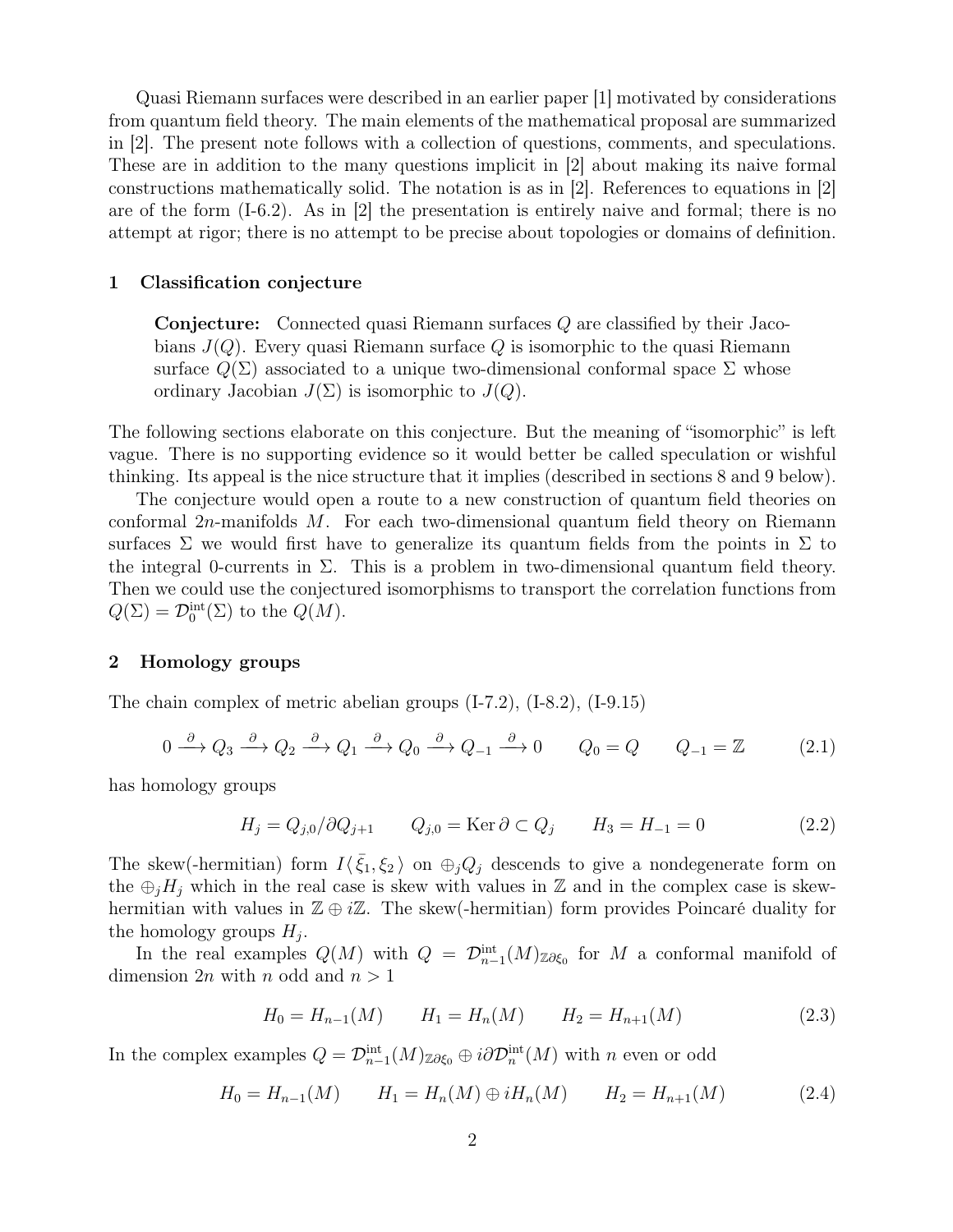In the real examples  $Q(\Sigma) = \mathcal{D}_0^{\text{int}}(\Sigma)$  for  $\Sigma$  a Riemann surface, i.e.,  $n = 1$ ,

$$
H_0 = H_0^{red}(\Sigma) = H_0(\Sigma)/\mathbb{Z} \qquad H_1 = H_1(\Sigma) \qquad H_2 = H_2^{red}(\Sigma) = H_2(\Sigma)/\mathbb{Z} \tag{2.5}
$$

because the chain complex (2.1) is the *augmented* chain complex of integral currents in  $\Sigma$ whose homology is the reduced homology.

#### 3 Connectedness

For simplicity, we assume the connectedness condition

$$
H_0 = 0 \tag{3.1}
$$

Equivalently the metric abelian subgroup  $Q_{0,0} = \partial^{-1}{0} \subset Q$  is connected as a topological space. In the examples  $Q(M)$  with  $n > 1$  the connectedness condition is

$$
H_{n-1}(M) = 0 \t\t(3.2)
$$

In the examples  $Q(\Sigma)$  for  $\Sigma$  a Riemann surface the condition is

$$
H_0^{red}(\Sigma) = 0 \tag{3.3}
$$

which is the condition that  $\Sigma$  is connected.

 $\overline{(\ }$ 

Given the connectedness condition  $H_0 = 0$ , Poincaré duality implies

C1 The only nonzero homology is in the middle dimension

$$
H_j = 0 \quad j \neq 1 \qquad \oplus_j H_j = H_1 \tag{3.4}
$$

 $C2$   $H_1$  is torsion-free.

# 4 The Jacobian  $J(Q)$

The real vector space of j-forms is  $\Omega_j = \text{Hom}(Q_j, \mathbb{R})$ . Its dual  $\mathcal{D}_j = \Omega_j^*$  is the vector space of *j*-currents. The  $\mathcal{D}_j$  form a chain complex

$$
0 \xrightarrow{\partial} \mathcal{D}_3 \xrightarrow{\partial} \mathcal{D}_2 \xrightarrow{\partial} \mathcal{D}_1 \xrightarrow{\partial} \mathcal{D}_0 \xrightarrow{\partial} \mathcal{D}_{-1} \xrightarrow{\partial} 0 \tag{4.1}
$$

The linear operator J acts on  $\mathcal{D}_1$  satisfying  $J^2 = -1$ . In the examples  $J = \epsilon_n *$  with  $\epsilon_n^2 = (-1)^{n-1}$ .  $\mathcal{D}_1$  is a Hilbert space with inner product  $\langle \bar{\xi}_1, \xi_2 \rangle = I \langle \bar{\xi}_1, J \bar{\xi}_2 \rangle$ .  $\mathcal{D}_1$  decomposes into orthogonal subspaces

$$
\mathcal{D}_1 = \partial \mathcal{D}_2 \oplus \mathcal{D}_1^{\text{har}} \oplus J \partial \mathcal{D}_2 \qquad \mathcal{D}_1^{\text{har}} = \text{Ker } \partial \cap J \text{ Ker } \partial
$$
  
 
$$
\text{Ker } \partial = \partial \mathcal{D}_2 \oplus \mathcal{D}_1^{\text{har}} \qquad \text{Ker}(\partial J) = J \text{Ker } \partial = \mathcal{D}_1^{\text{har}} \oplus J \partial \mathcal{D}_2 \qquad (4.2)
$$

 $\mathcal{D}_1^{\text{har}}$  is the subspace of harmonic 1-currents. It represents the real homology and contains the integer homology  $H_1$  as a lattice

$$
H_1 \subset \mathcal{D}_1^{\text{har}} \qquad \mathcal{D}_1^{\text{har}} = H_1^{\mathbb{R}} = \mathbb{R} \otimes H_1 \tag{4.3}
$$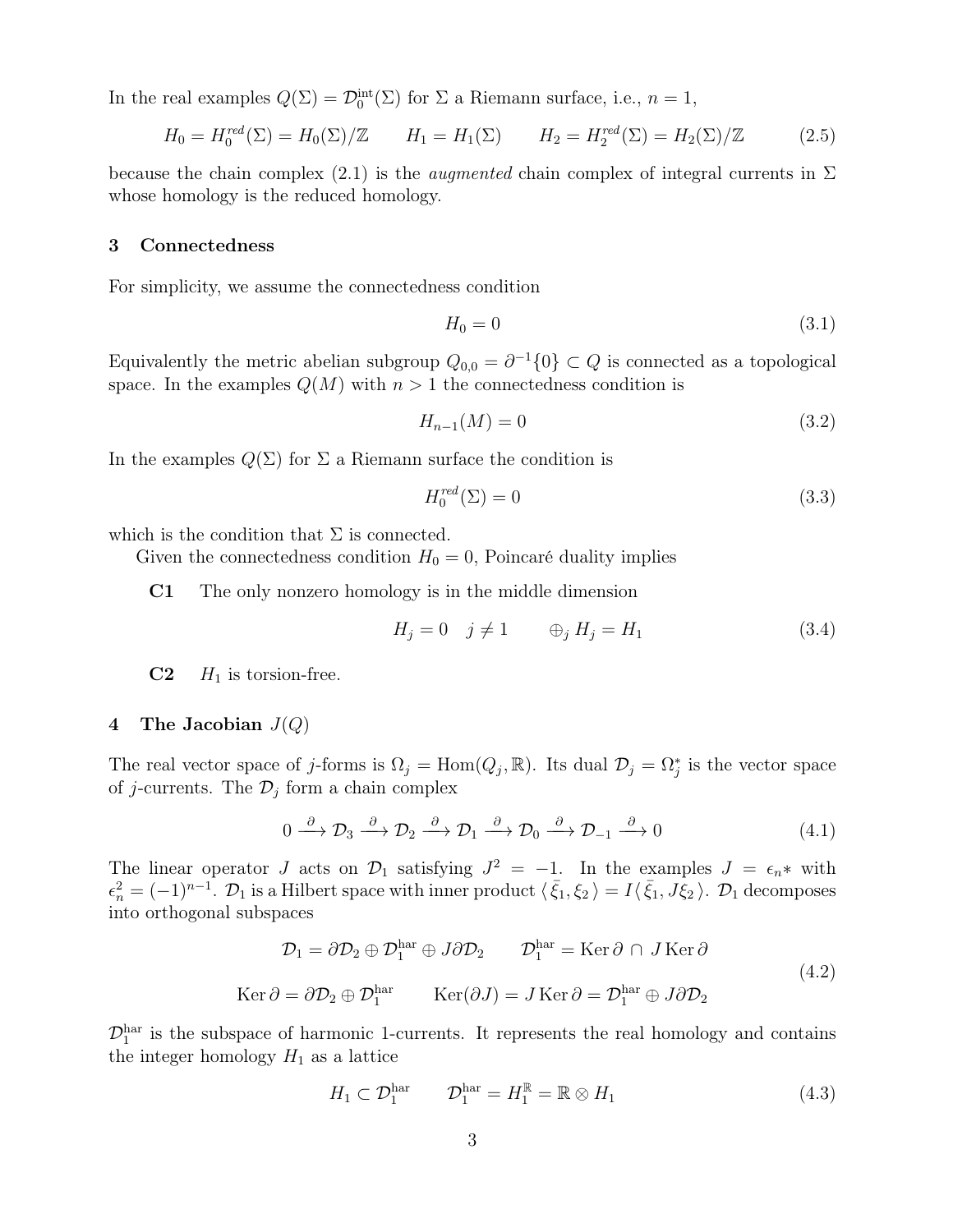$\mathcal{D}_1^{\text{har}}$  is a complex Hilbert space with complex structure J.

The *Jacobian*  $J(Q)$  is the lattice  $H_1$  in the complex Hilbert space  $\mathcal{D}_1^{\text{har}}$  along with the skew(-hermitian) intersection form  $I(\bar{\xi}_1,\xi_2)$  on  $H_1$  which extends to  $\mathcal{D}_1^{\text{har}}$  to give the Hilbert space inner product  $\langle \bar{\xi}_1, \xi_2 \rangle = I \langle \bar{\xi}_1, J \xi_2 \rangle$ .

Call the complex dimension of  $\mathcal{D}_1^{\text{har}}$  the *genus g* of the quasi Riemann surface

$$
rank_{\mathbb{Z}}(H_1) = 2g \qquad \dim_{\mathbb{R}}(\mathcal{D}_1^{\text{har}}) = 2g \qquad \dim_{\mathbb{C}}(\mathcal{D}_1^{\text{har}}) = g \qquad (4.4)
$$

In the real examples  $Q(M)$  for M a conformal 2n-manifold with n odd

$$
H_1 = H_n(M) \t D_1^{\text{har}} = H_n(M, \mathbb{R}) \t g = \frac{1}{2} b_n \t (4.5)
$$

where  $b_n$  the nth Betti number. In the complex examples where n is odd or even

$$
H_1 = H_n(M) \oplus iH_n(M) \qquad \mathcal{D}_1^{\text{har}} = H_n(M, \mathbb{R}) \oplus H_n(M, \mathbb{R}) = H_n(M, \mathbb{C}) \qquad g = b_n \quad (4.6)
$$

We write  $J(Q(M))$  for the Jacobian  $J(Q_{\mathbb{Z}\partial\xi_0})$  of any of the quasi Riemann surfaces  $Q(M)$ .

In the example  $Q(\Sigma)$  for  $\Sigma$  an ordinary Riemann surface the Jacobian of the quasi Riemann surface is identical to the ordinary Jacobian  $J(\Sigma)$  of the Riemann surface

$$
J(Q(\Sigma)) = J(\Sigma) \tag{4.7}
$$

# 5 What weak sense of isomorphism?

For the classification conjecture to be possible, isomorphism of quasi Riemann surfaces Q and  $Q'$  must be weaker than metric or topological equivalence. The Almgren-Dold-Thom isomorphism [3]

$$
\pi_j(\mathcal{D}_k^{\text{int}}(M)_0 = H_{j+k}(M) \qquad j \ge 1 \tag{5.1}
$$

implies

$$
\pi_j(\mathcal{D}_{n-1}^{\text{int}}(M)_{\mathbb{Z}\partial\xi_0}) = H_{j+n-1}(M) \qquad j \ge 1
$$
\n(5.2)

so the metric topology of  $Q(M)$  depends on more of the structure of M than the Jacobian  $J(Q(M))$ . (The Almgren-Dold-Thom isomorphism is presumably the composition

$$
\pi_j(\mathcal{D}_k^{\text{int}}(M)_0) \xrightarrow{h_*} H_j(\mathcal{D}_k^{\text{int}}(M)_0) \xrightarrow{\Pi_*} H_{j+k}(M) \qquad j \ge 1
$$
\n
$$
(5.3)
$$

of the Hurewicz homomorphism  $h_*$  with the action of  $\Pi_{i,k}$  on the homology.)

We might define a *weakening* of a quasi Riemann surface Q to be a quasi Riemann surface  $Q'$  along with a homomorphism

$$
f: Q \to Q' \tag{5.4}
$$

satisfying

- $W1$  f is continuous in the metric topology or perhaps is a metric map.
- $W2$  f(Q) is dense in Q'.
- $W3$  f is injective or at least its kernel is insignificant.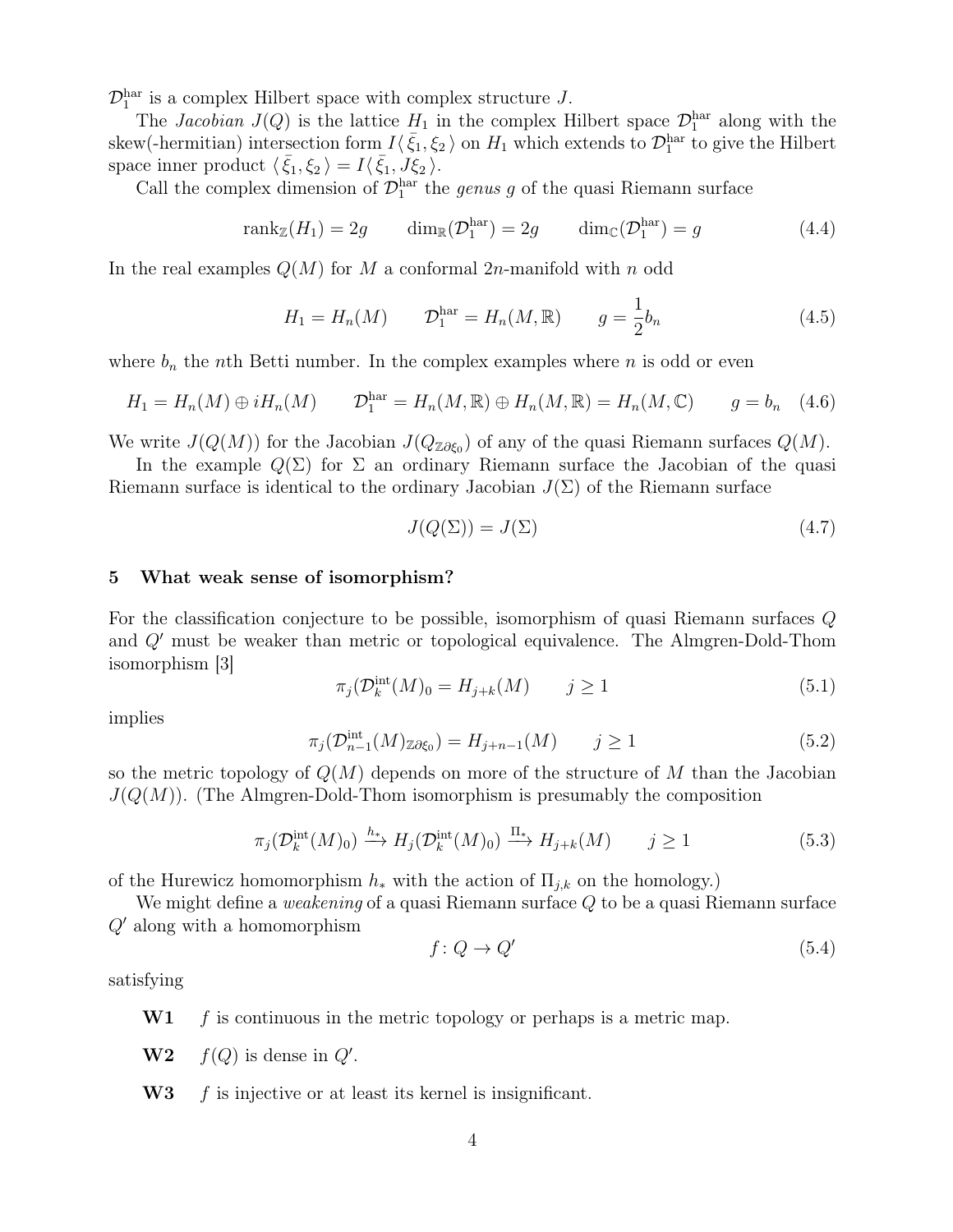and preserving the quasi Riemann surface structure

 $W4$   $I_Q = f_*I_{Q'}$ W5  $dfJ = Jdf$ 

Then we might suppose that there is a weakest  $Q^{\text{weak}}$  such that  $Q^{\text{weak}}$  is a weakening of every weakening of Q. Finally we might suppose that  $Q^{\text{weak}}$  depends on the Jacobian  $J(Q)$ . We might call the metric on Q induced from  $Q^{\text{weak}}$  the weak metric, so  $Q^{\text{weak}}$  is the completion of  $Q$  in the weak metric. The weak metric sees only the structure given by  $I_Q$  and  $J$  of the integral j-currents in Q for  $j = 0, 1, 2, 3$ . The classification conjecture could hold in the sense that any two quasi Riemann surfaces with isomorphic Jacobians are isomorphic as metric abelian groups in their weak metrics.

# 6 What two-dimensional conformal spaces?

The conjecture would go on to say that  $Q^{\text{weak}}$  is isomorphic to  $Q(\Sigma)$  for a unique twodimensional conformal space  $\Sigma$  with the same Jacobian as  $Q$ .

There are at least two problems with this part of the conjecture:

- 1. First, the two-dimensional conformal spaces must be more general than the Riemann surfaces since not every Jacobian is the Jacobian of a Riemann surface.
- 2. The morphism  $\Pi_3 \colon \mathcal{D}_3^{\text{int}}(Q) \to Q_3 = \mathbb{Z}$  should be surjective. It is surjective in all the examples  $Q(M)$  with  $n > 1$ .

For  $\Sigma$  a Riemann surface and  $Q = Q(\Sigma) = \mathcal{D}_0^{\text{int}}(\Sigma)$ , the map  $\Pi_3 \colon \mathcal{D}_3^{\text{int}}(Q) \to \mathcal{D}_3^{\text{int}}(\Sigma) = \mathbb{Z}$ is identically zero because the augmentation  $\mathcal{D}_3^{\text{int}}(\Sigma) = \mathbb{Z}$  is artificial; there are actually no 3-currents in a Riemann surface.

We might define a two-dimensional conformal space to be a metric space  $\Sigma$  such that  $Q_j = \mathcal{D}_j^{\text{int}}(\Sigma)$  is a quasi Riemann surface, with skew intersection form  $I_{\Sigma}$  and J operator acting in the middle dimension. Such  $\Sigma$  would have to satisfy

$$
\mathcal{D}_j^{\text{int}}(\Sigma) = 0 \quad j > 3 \qquad \mathcal{D}_3^{\text{int}}(\Sigma) = \mathbb{Z} \tag{6.1}
$$

Then we might ask

- 1. Are there such spaces  $\Sigma$ ?
- 2. Can an ordinary Riemann surface be augmented in some sense to give such a Σ?
- 3. Is there a unique such  $\Sigma$  for every Jacobian?
- 4. Is every  $Q(\Sigma)$  maximally weak? i.e., does  $Q(\Sigma)$ <sup>weak</sup> =  $Q(\Sigma)$ ?
- 5. Does every  $Q^{\text{weak}}$  equal some  $Q(\Sigma)$ ?
- 6. Is there a way to reconstruct a two-dimensional conformal space  $\Sigma$  from its quasi Riemann surface  $Q(\Sigma)$  so that the same process might be applied to any Q to get a  $\Sigma$ with  $Q^{\text{weak}} = Q(\Sigma)$ ?
- 7. Do such spaces  $\Sigma$  have enough in common with ordinary Riemann surfaces to support some form of complex analysis in one complex variable?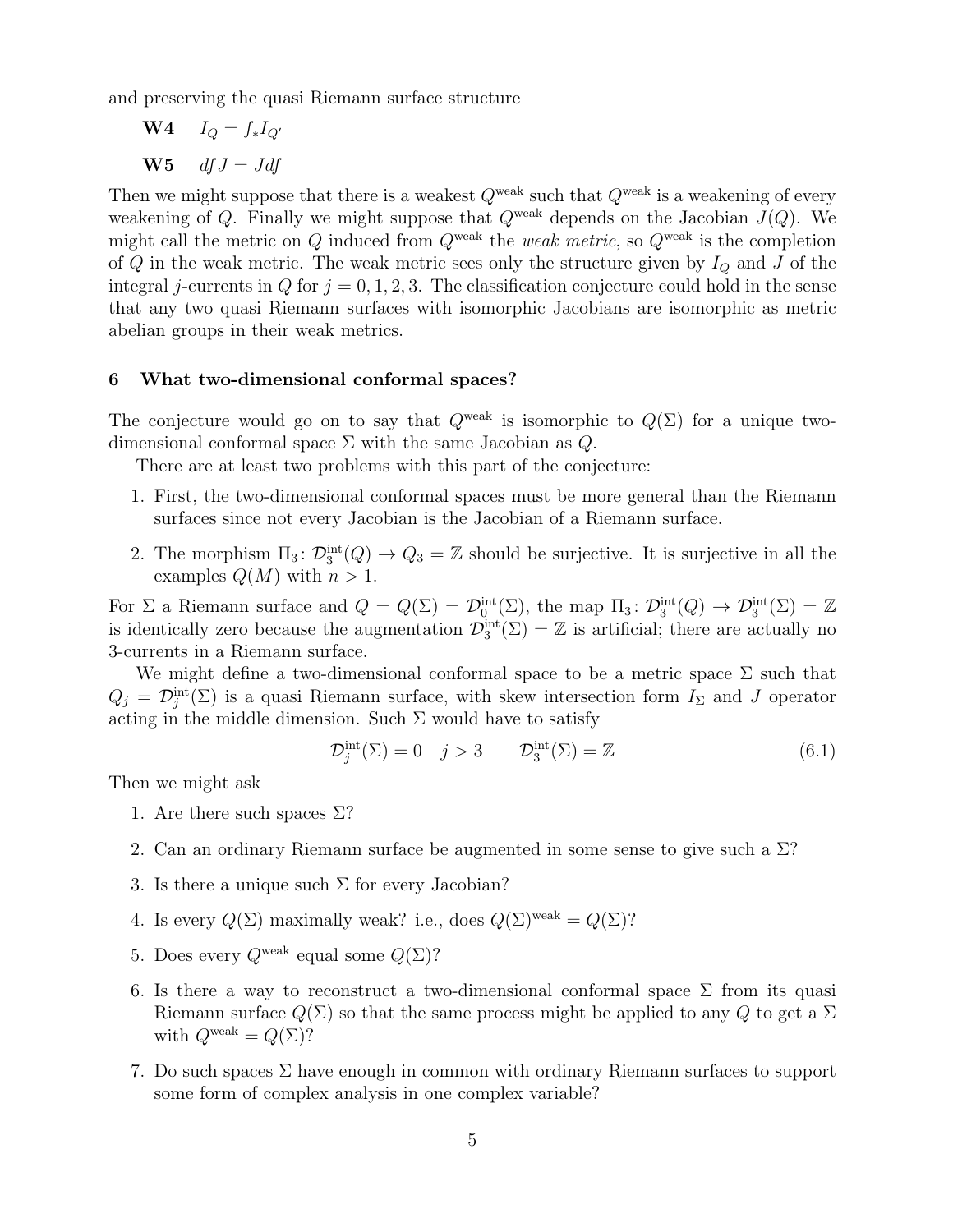# 7 The automorphism group  $\text{Aut}(Q)$

Assume the classification conjecture. Assume every quasi Riemann surface is given its weak metric. Define the automorphism group  $\text{Aut}(Q)$  of a quasi Riemann surface to be the group of automorphisms of  $Q^{\text{weak}}$  as a metric abelian group that preserve the skew(-hermitian) form  $I_Q$  and the J operator. Given the conjecture,  $\text{Aut}(Q)$  will only depend on the Jacobian  $J(Q)$ and will be isomorphic to  $\text{Aut}(Q(\Sigma))$  with  $J(\Sigma) = J(Q)$ .

Suppose M is a conformal manifold with the same Jacobian as  $Q, J(Q_{\mathbb{Z}\partial\xi_0}) = J(Q).$ Let Conf(M) be the conformal symmetry group of M. Let  $\text{Conf}(M)_{\partial \xi_0}$  be the subgroup that leaves fixed the integral  $(n-2)$ -boundary  $\partial \xi_0$ . Then  $\text{Conf}(M)_{\partial \xi_0}$  will act as automorphisms of the quasi Riemann surface  $Q_{\mathbb{Z}\partial\xi_0}$ . By the conjecture  $Q_{\mathbb{Z}\partial\xi_0}$  is isomorphic to  $Q$  so Conf $(M)_{\partial \xi_0}$  occurs as a conjugation class of subgroups of  $\text{Aut}(Q)$ 

$$
\mathbf{Conf}(M)_{\partial \xi_0} \subset \mathbf{Aut}(Q) \tag{7.1}
$$

for all M with the given Jacobian and all  $\partial \xi_0$ . For example consider the trivial Jacobian  $J(Q) = 0$  and  $M = S^{2n}$ . Let  $\partial \xi_0$  be an  $(n-2)$ -sphere. Then  $\text{Conf}(M)_{\partial \xi_0} = O(n-1) \times$  $O(n+2)$  All of these will occur as subgroups in  $\text{Aut}(Q)$ .

Assume that each ordinary two-dimensional conformal field theory can be extended from ordinary Riemann surfaces to the quasi Riemann surfaces  $Q(\Sigma)$ . Then the automorphism group  $\text{Aut}(Q(\Sigma))$  will act by on the conformal field theory by symmetries. There will be a group homomorphism

$$
Aut(Q) \to Sym(CFT_2)
$$
\n(7.2)

for every symmetry group  $Sym(CFT_2)$  of every two-dimensional conformal field theory  $CFT<sub>2</sub>$ .

# 8 The bundle  $Q(M) \to B(M)$  of quasi Riemann surfaces

 $Q(M) \to B(M)$  is the bundle of quasi Riemann surfaces  $Q_{\mathbb{Z}\partial\xi_0} \to \mathbb{Z}\partial\xi_0$  associated to a conformal 2n-manifold M. All of the  $Q_{\mathbb{Z}\partial\xi_0} \subset Q(M)$  have the same Jacobian so all are isomorphic to  $Q = Q(\Sigma)$  with the same Jacobian. The spaces of isomorphisms

$$
F_{\mathbb{Z}\partial\xi_0} = \mathbf{Iso}(Q, Q_{\mathbb{Z}\partial\xi_0})\tag{8.1}
$$

form a principal fiber bundle with structure group  $\text{Aut}(Q)$ 

$$
F(M) \to B(M) \tag{8.2}
$$

 $Q(M) \to B(M)$  is the associated bundle with respect to the action of  $\text{Aut}(Q)$  on Q.

# 9 A universal homogeneous bundle of quasi Riemann surfaces

For each Jacobian  $J(Q)$ ,  $Q = Q(\Sigma)$ , we construct a universal homogeneous principal bundle

$$
F^{\text{univ}}(Q) \to B^{\text{univ}}(Q) \tag{9.1}
$$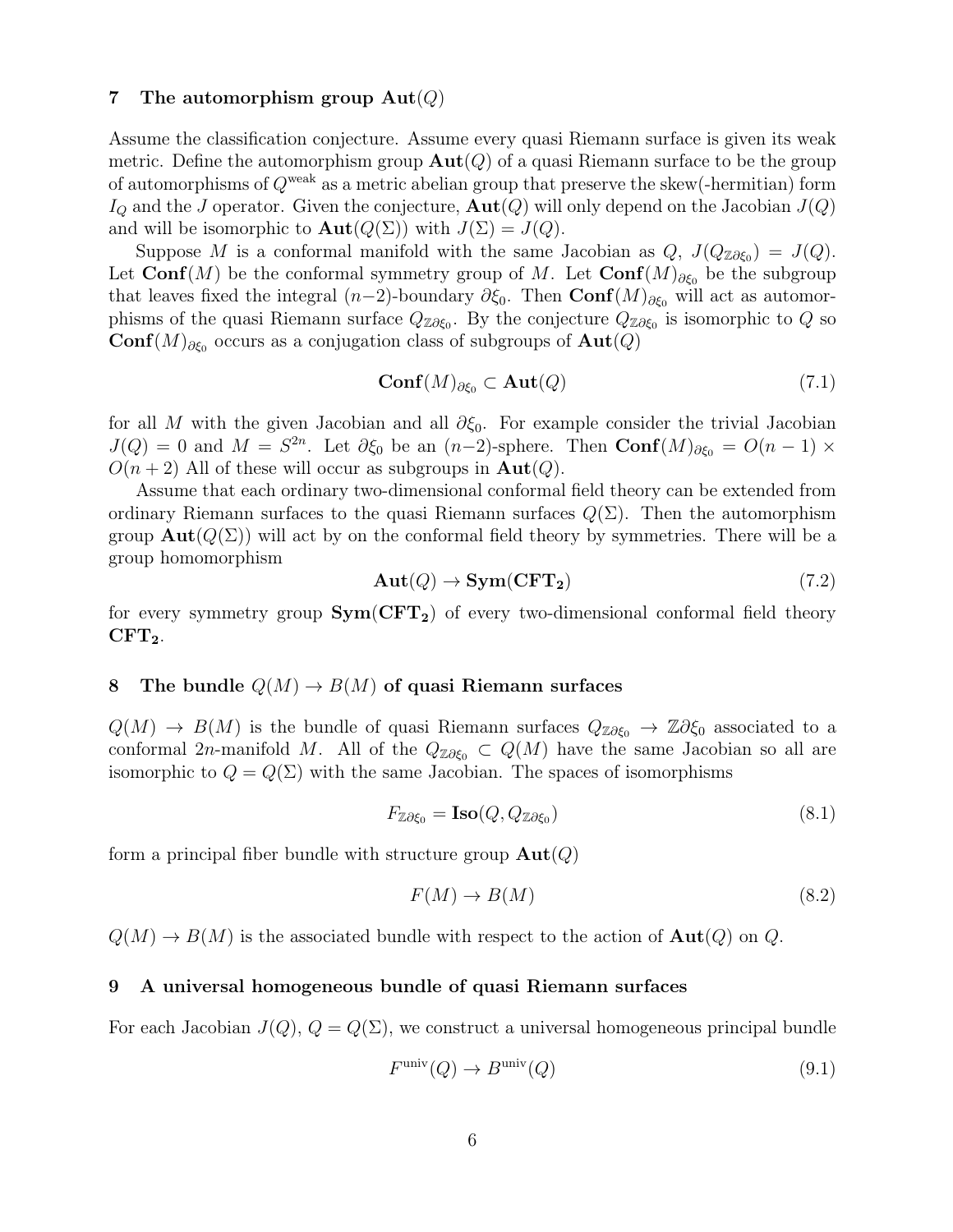such that, for every manifold M with the given Jacobian,  $F(M)$  embeds naturally in  $F^{\text{univ}}(Q)$ 

$$
F(M) \hookrightarrow F^{\text{univ}}(Q)
$$
  
\n
$$
\downarrow \qquad \qquad \downarrow
$$
  
\n
$$
B(M) \hookrightarrow B^{\text{univ}}(Q)
$$
  
\n(9.2)

The construction is motivated by the fact that all of the  $Q_{\mathbb{Z}\partial\xi_0} \subset Q(M)$  are actually *identical* in the middle degree

$$
Q_{\mathbb{Z}\partial\xi_0,1} = \mathcal{D}_n^{\text{int}}(M) \qquad \text{or} \qquad Q_{\mathbb{Z}\partial\xi_0,1} = \mathcal{D}_n^{\text{int}}(M) \oplus i\mathcal{D}_n^{\text{int}}(M) \tag{9.3}
$$

Let  $\text{Aut}(Q_1)$  be the group of automorphisms of the metric abelian group  $Q_1$  that preserve all the structure inherited from Q: the subgroups  $\partial Q_2 \subset \text{Ker } \partial \subset Q_1$ , the skew(-hermitian) form  $I(\bar{\xi}_1,\xi_2)$  and the J operator.  $\text{Aut}(Q)$  is the subgroup

$$
\mathbf{Aut}(Q) \subset \mathbf{Aut}(Q_1) \tag{9.4}
$$

consisting of those  $f \in \text{Aut}(Q_1)$  for which  $f_* \colon \mathcal{D}_1^{\text{int}}(Q_1) \to \mathcal{D}_1^{\text{int}}(Q_1)$  is compatible with  $\Pi^Q_{1.}$  $Q_{1,1}^Q: \mathcal{D}_1^{\text{int}}(Q_1) \to Q_2$ . The universal homogeneous bundle is

$$
F^{\text{univ}}(Q) \to B^{\text{univ}}(Q) \qquad = \qquad \mathbf{Aut}(Q_1) \to \mathbf{Aut}(Q_1) / \mathbf{Aut}(Q) \tag{9.5}
$$

To construct the embedding  $F(M) \hookrightarrow F^{\text{univ}}(Q)$  use the fact that all the  $Q_{\mathbb{Z}\partial \xi_0,1}$  are the same to define

$$
g \colon F(M) \times F(M) \to \text{Aut}(Q_1) \qquad g(f_1, f_2) = f_1^{-1} \circ f_2/Q_1 \tag{9.6}
$$

satisfying

$$
g(f, f) = 1 \qquad g(f_1, f_2)g(f_2, f_3) = g(f_1, f_3) \tag{9.7}
$$

Then for any  $f_0 \in F(M)$ 

$$
f \mapsto g(f_0, f) \tag{9.8}
$$

embeds the principal bundle  $F(M) \to B(M)$  into the universal homogeneous bundle.

Somewhat more detailed descriptions of  $\text{Aut}(Q_1) \to \text{Aut}(Q_1)/\text{Aut}(Q)$  and of the embedding  $F(M) \hookrightarrow \text{Aut}(Q_1)$  are in section 19 of [1].

# 10 Quasi holomorphic curves

Define a quasi holomorphic curve in a quasi Riemann surface Q to be a function  $C: \Sigma \to Q$ from a Riemann surface  $\Sigma$  to  $Q$  that preserves the J operators and the skew-hermitian forms on integral currents

$$
dCJ = JdC \t C^*I_Q = I_{\Sigma} \t I_{\Sigma}\langle \bar{\eta}_1, \eta_2 \rangle = I_Q \langle \bar{C}_*\eta_1, C_*\eta_2 \rangle \t (10.1)
$$

so a solution of the Cauchy-Riemann equations on Q pulls back along C to a solution of the Cauchy-Riemann equations on  $\Sigma$ . Define a *local quasi holomorphic curve* to be a quasi holomorphic curve where the Riemann surface  $\Sigma$  is an open disk D in the complex plane.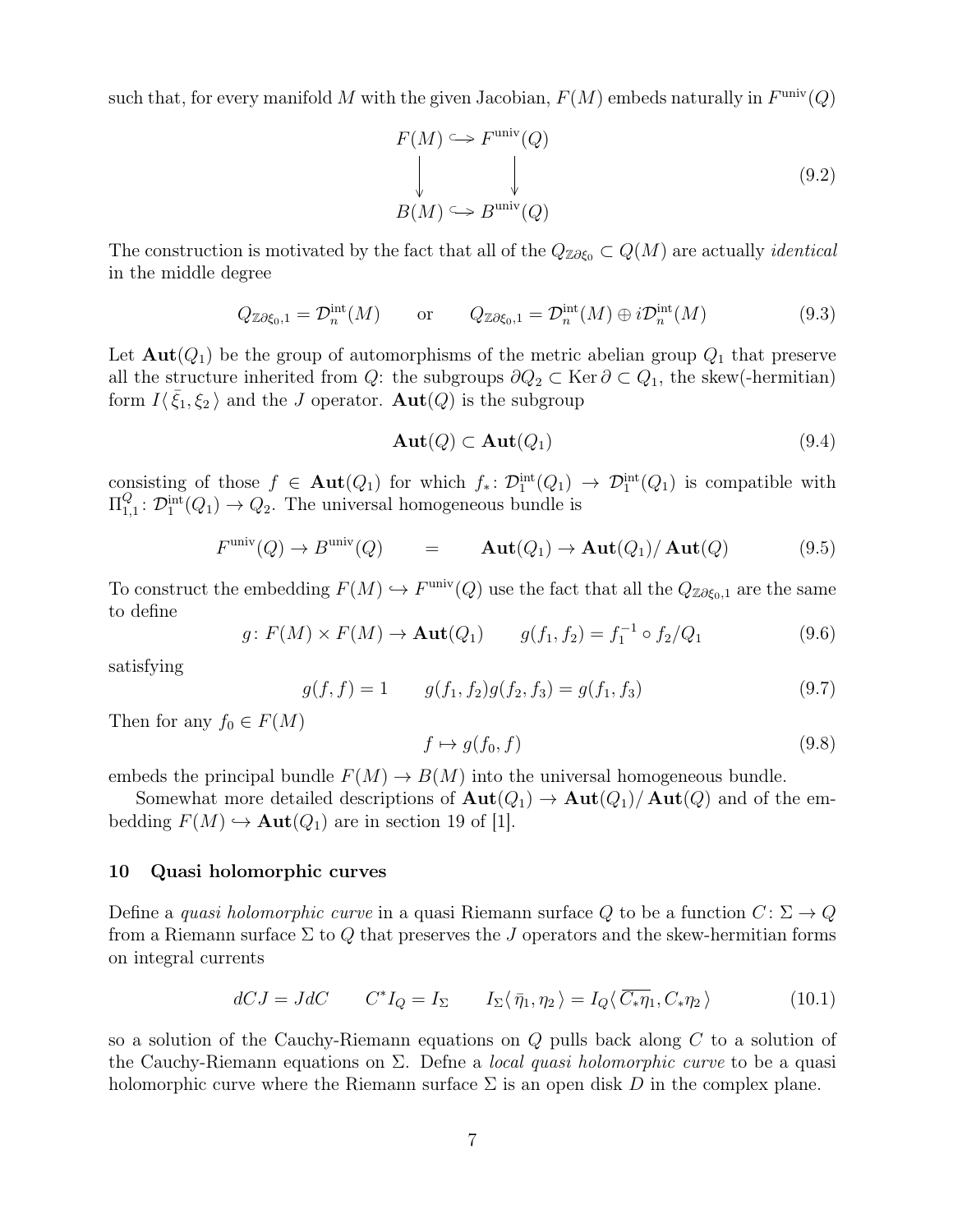In the examples  $Q(\Sigma) = \mathcal{D}_0^{\text{int}}(\Sigma)$  for  $\Sigma$  a Riemann surface there is a canonical quasi holomorphic curve  $C: z \in \Sigma \mapsto \delta_z \in \mathcal{D}_0^{\text{int}}(\Sigma)$ . Restricting C to any coordinate neighborhood in  $\Sigma$  becomes a local quasi holomorphic curve in  $Q(\Sigma)$ . More quasi holomorphic curves in  $Q(\Sigma)$  would be obtained by composing with automorphisms of  $Q(\Sigma)$ .

The local quasi holomorphic curves are the local probes of the quasi Riemann surface. Solutions of the Cauchy-Riemann equations on the quasi Riemann surface are displayed as ordinary meromorphic functions on the local quasi holomorphic curves. In the proposed quantum field theories, the local quasi holomorphic curves would express the local interactions of the (n−1)-dimensional objects in terms of the operator product expansions of the ordinary two-dimensional conformal field theory on the local quasi holomorphic curves.

If there are enough local quasi holomorphic curves in  $Q$ , then functions, forms, conformal tensors, and the like on Q can be represented as coherent collections indexed by the quasi holomorphic curves in Q of ordinary functions, forms, and conformal tensors on ordinary Riemann surfaces. Local function theory on Q will be expressed in terms of function theory on the collection of local quasi holomorphic curves.

Some questions:

- 1. Do quasi holomorphic curves exist in a general quasi Riemann surface Q? Do they exist in the examples  $Q(M)$ ? Do *local* quasi holomorphic curves exist?
- 2. Is the conjectured weak metric needed on a quasi Riemann surface for there to be quasi holomorphic curves?
- 3. Given the classification conjecture, if Q is isomorphic to  $Q(\Sigma)$  there should be a quasi holomorphic curve  $\Sigma \to Q$ , unique up to automorphisms.
- 4. For a given quasi Riemann surface, can the space of quasi holomorphic curves be described? the space of local quasi holomorphic curves?
- 5. Are there enough local quasi holomorphic curves to distinguish solutions of the Cauchy Riemann equations on Q?
- 6. Are there necessary and sufficient coherence conditions for collections of meromorphic functions or conformal tensors on the quasi holomorphic curves?
- 7. Can quasi holomorphic curves be constructed explicitly in the basic cases  $M = S^{2n} =$  $\mathbb{R}^{2n} \cup \{\infty\}$  for  $\Sigma$  the unit disk or the Riemann sphere.

# 11 The level  $N(Q)\mathbb{Z}$  of a quasi Riemann surface

Define the level of a quasi Riemann surface Q to be the abelian subgroup  $N(Q)\mathbb{Z} \subset \mathbb{Z}$  (written  $N\mathbb{Z}$  when Q is understood) such that the skew(-hermitian) intersection form  $I\langle \bar{\xi}_1,\xi_2\rangle$  takes  $\overline{Q}_{-1} \times Q_3$  to  $N\mathbb{Z} \subset \mathbb{Z}$  (or to  $N\mathbb{Z} \oplus i\mathbb{Z} \subset \mathbb{Z} \oplus i\mathbb{Z}$  in the complex case).

$$
I(\bar{Q}_{-1} \times Q_3) = \begin{cases} N\mathbb{Z} \subset \mathbb{Z} & \text{real case} \\ N\mathbb{Z} \oplus iN\mathbb{Z} \subset \mathbb{Z} \oplus i\mathbb{Z} & \text{complex case} \end{cases}
$$
(11.1)

 $N(Q)\mathbb{Z}$  is an invariant of the quasi Riemann surface. Up to now we have been implicitly assuming  $N(Q) = 1$ .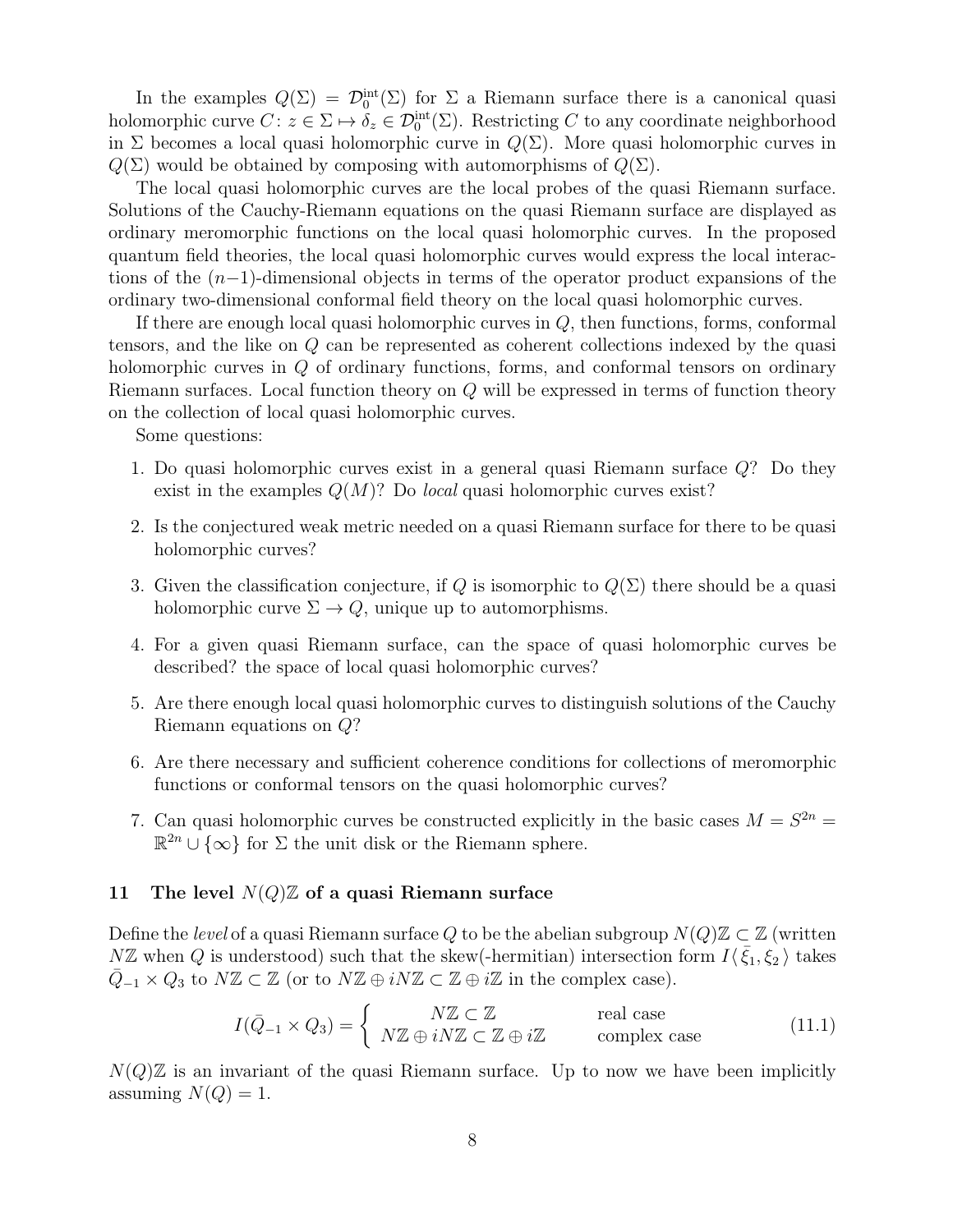In the examples  $Q(\Sigma) = \mathcal{D}_0^{\text{int}}(\Sigma)$  for  $\Sigma$  a Riemann surface, the level is  $N = 1$  because  $\partial \delta_z = 1, \partial \mathfrak{1} = \Sigma$ , and  $\delta_z$  has intersection number 1 with  $\Sigma$ .

In the examples  $Q(M)$  the level of  $Q_{\mathbb{Z}\partial\xi_0}$  is the subgroup  $N\mathbb{Z}\subset\mathbb{Z}$  of all the intersection numbers of  $\partial \xi_0$  with integral  $(n+2)$ -currents in M. Call this invariant  $N(\partial \xi_0)\mathbb{Z}$ . It seems plausible that  $\partial \xi_0/N$  will be an integral current. Then  $\partial \xi_0/N$  will be a boundary if  $H_{n-2}(M)$ is torsion-free.

For any quasi Riemann surface  $Q$  and any  $N<sup>2</sup>$  there is a quasi Riemann surface

$$
Q_{N'\mathbb{Z}} = \partial^{-1}(N'\mathbb{Z}) \subset Q \qquad N(Q_{N'\mathbb{Z}}) = N'N(Q) \tag{11.2}
$$

along with a net of inclusions

$$
Q_{N_1\mathbb{Z}} \hookrightarrow Q_{N_2\mathbb{Z}} \qquad N_1\mathbb{Z} \subset N_2\mathbb{Z} \tag{11.3}
$$

A more refined form of the classification conjecture would be that any  $Q$  of level  $N\mathbb{Z}$  is isomorphic to  $Q(\Sigma)_{N\mathbb{Z}}$  for the appropriate  $\Sigma$ .

# 12 The base space  $B(M)$

The base space  $B(M)$  of the bundle  $Q(M) \to B(M)$  of quasi Riemann surfaces

$$
B(M) = \left\{ \text{maximal } \mathbb{Z} \partial \xi_0 \subset \mathcal{D}_{n-2}^{\text{int}}(M) \right\} \tag{12.1}
$$

which perhaps can also be described as

 $B(M) =$  the image of  $\partial \mathcal{D}_{n-1}^{\text{int}}(M) - \{0\}$  in the projective space  $P \partial \mathcal{D}_{n-1}^{\text{distr}}(M)(\mathbb{R})$  (12.2)

When the homology group  $H_{n-2}(M)$  is torsion-free, Every  $\partial \xi_0'$  is of the form  $\partial \xi_0' = N \partial \xi_0$  for  $N(\partial \xi_0) = 1$ , so all the  $Q_{\mathbb{Z}\partial \xi_0}$  are of level 1 for  $\mathbb{Z}\partial \xi_0 \in \mathcal{B}(M)$ . We can restrict the definition of quasi Riemann surfaces requiring level 1. The bundle  $F(M) \to B(M)$  is a principal fiber bundle as described in section 8 above.

When  $H_{n-2}(M)$  is not torsion-free, the picture is more complicated. The base  $\mathcal{B}(M)$  has a stratification indexed by the  $N\mathbb{Z} \subset \mathbb{Z}$ 

$$
\mathcal{B}(M)_{N\mathbb{Z}} = \{ \mathbb{Z}\partial \xi_0 \in \mathcal{B}(M) : N(\partial \xi_0) \mathbb{Z} \supset N\mathbb{Z} \}
$$
  
\n
$$
\mathcal{B}(M)_{N_1\mathbb{Z}} \subset \mathcal{B}(M)_{N_2\mathbb{Z}} \qquad N_1\mathbb{Z} \supset N_2\mathbb{Z}
$$
\n(12.3)

The strata of the total space  $F(M)$  might be written (in the real case) as the space of morphisms

$$
F(M)_{N\mathbb{Z}} = \mathbf{Mor}(Q_{N\mathbb{Z}} \to \mathbb{Z}, \mathcal{D}_{n-1}^{\text{int}}(M) \to \partial \mathcal{D}_{n-1}^{\text{int}}(M))
$$
(12.4)

with structure group  $\text{Aut}(Q_{N\mathbb{Z}})$ .

#### 13 Conformal-Hodge metric spaces

The quasi Riemann surfaces  $Q(M)$  are constructed using only the integral currents in M, the conformal Hodge ∗-operator acting in the middle dimension, and the intersection form on integral currents. So the subject is not 2n-dimensional conformal manifolds, but metric spaces with a ∗-operator acting on *n*-forms and a nondegenerate intersection form  $I(\xi_1, \xi_2)$ on pairs of integral currents whose degrees add to  $2n$ , possessing the same properties  $(I-4.2)$  $-$  (I-4.12) as in conformal 2*n*-manifolds.